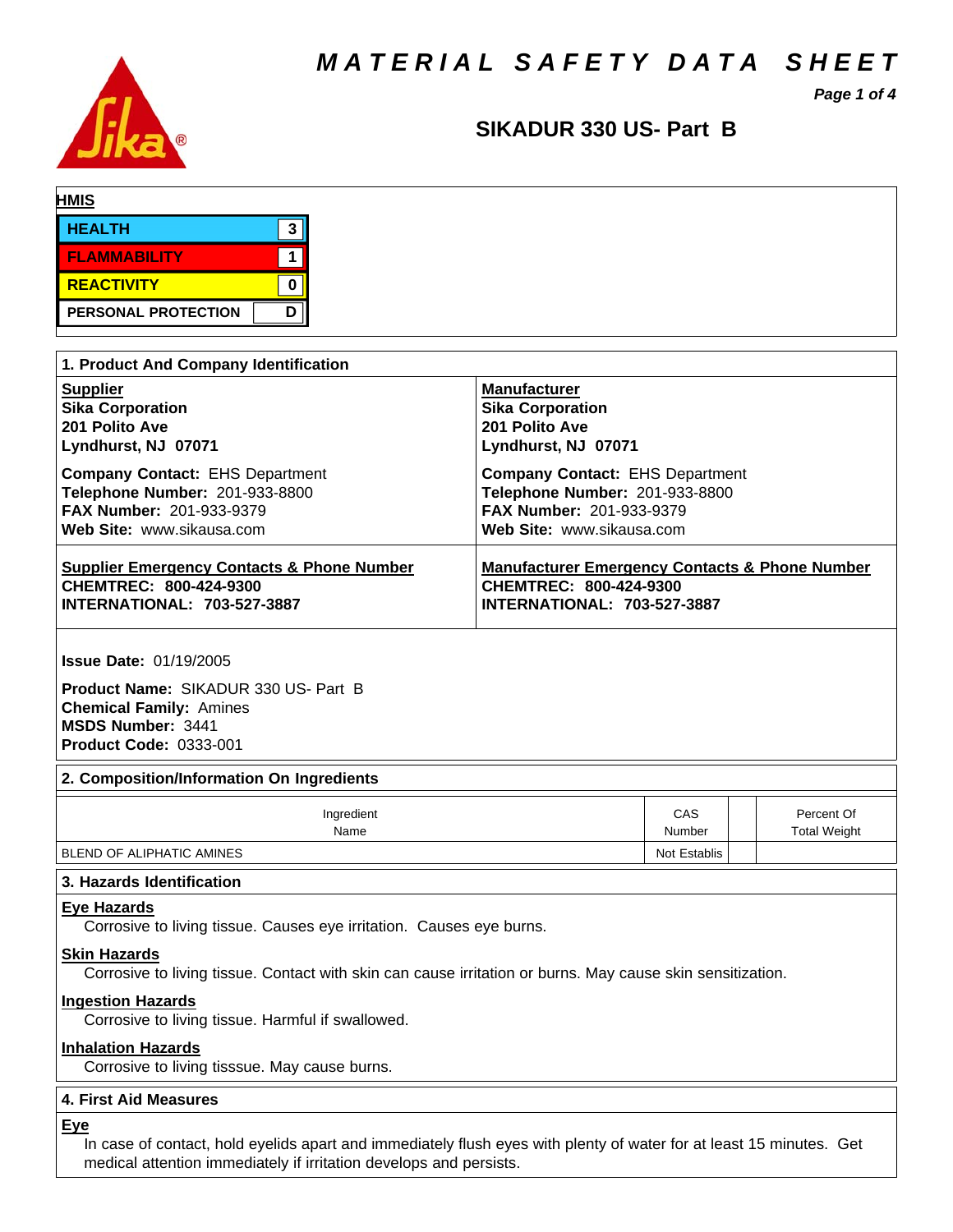# **SIKADUR330US-Part B**

# **4.First AidMeasures -Continued**

### **Skin**

In case of contact, immediately flush skin with soap and plenty of water for at least 15 minutes. Get medical attention immediately if irritation (redness, rash, blistering) develops and persists.

### **Ingestion**

Dilute with water. Do not induce vomiting. Never give anything by mouth to an unconscious victim. Contact physician.

# **Inhalation**

Remove to fresh air. If breathing has stopped, institute artificial respiration. Consult a physician.

# **5. Fire Fighting Measures**

# **Flash Point:** >200 °F

# **Autoignition Point:** N/AV°F

# **Fire And Explosion Hazards**

Exposure to heat builds up pressure in closed containers.

# **Extinguishing Media**

In case of fire, use water spray (fog) foam, dry chemical, or CO2.

# **Fire Fighting Instructions**

In the event of a fire, firefighters should wear full protective clothing and NIOSH-approved self-contained breathing apparatus with a full facepiece operated in the pressure demand or other positive pressure mode.

### **6. Accidental Release Measures**

Avoid release to the environment. Use appropriate Personal Protective Equipment (PPE). Contain spill and collect with absorbent material and transfer into suitable containers. Do not flush to sewer or allow to enter waterways. Ventilate enclosed area.

# **7. Handling And Storage**

# **Handling And Storage Precautions**

Keep out of reach of children. Store in a cool, dry, well ventilated area. Keep containers tightly closed.

# **Work/Hygienic Practices**

Wash thoroughly with soap and water after handling.

# **8. Exposure Controls/Personal Protection**

# **Engineering Controls**

Use with adequate general and local exhaust ventilation. Refer to the current edition of "Industrial Ventilation: A Manual of Recommended Practice" published by the American Conference of Governmental Industrial Hygienists for information on the design, installation, use, and maintenance of exhaust systems.

# **Eye/Face Protection**

Faceshield over safety glasses or goggles.

### **Skin Protection**

Avoid skin contact. Wear long sleeve shirt and long pants. Chemical resistant gloves.

# **Respiratory Protection**

A respirator protection program that meets 29 CFR 1910.134 requirement must be followed whenever workplace conditions warrant a respirator's use.

# **Other/General Protection**

Wash thoroughly after handling.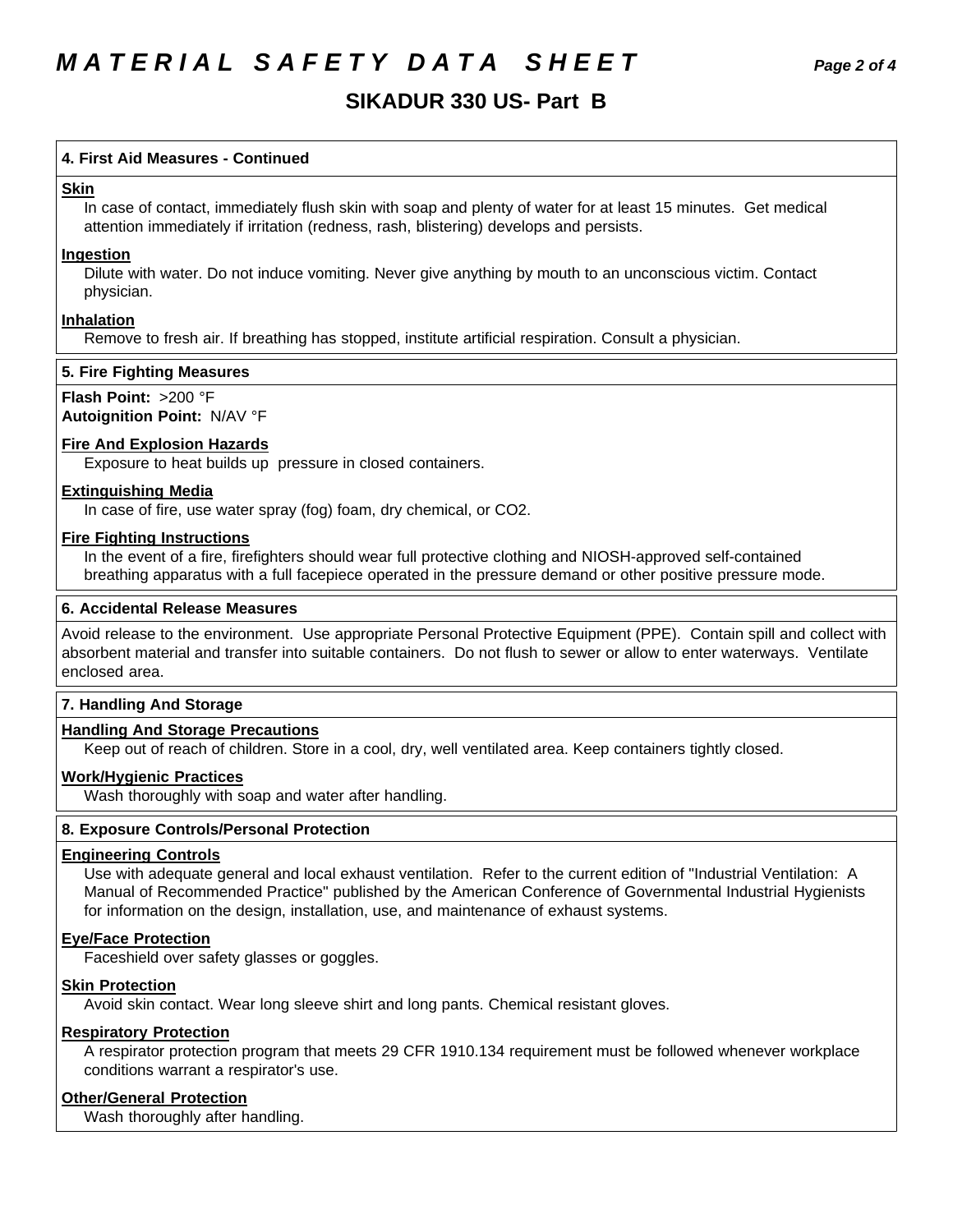# *MATERIAL SAFETY DATA SHEET Page 3 of 4*

# **SIKADUR330US-Part B**

# **9. PhysicalAnd Chemical Properties**

### **Appearance**

Gray paste

### **Odor**

Amine odor

**Chemical Type:** Mixture **Physical State:** Liquid **Specific Gravity:** 1.20

### **10. Stability And Reactivity**

**Stability: STABLE** 

# **Hazardous Polymerization:** WILL NOT OCCUR

# **Conditions To Avoid (Stability)**

None Known

# **Incompatible Materials**

Strong oxidizing agents, acid and epoxy resins under uncontrolled conditions.

#### **Hazardous Decomposition Products**

CO, CO2, Oxides of nitrogen, ammonia.

### **Conditions To Avoid (Polymerization)**

None Known

### **11. Toxicological Information**

No Data Available...

### **12. Ecological Information**

No Data Available...

# **13. Disposal Considerations**

Dispose in accordance with applicable federal, state and local government regulations. Waste generators must determine whether a discarded material is classified as a hazardous waste. USEPA guidelines for the classification determination are listed in 40 CFR Parts 261.3. Additionally, waste generators must consult state and local hazardous waste regulations to ensure complete and accurate classification.

### **14. Transport Information**

### **Proper Shipping Name**

Corrosive Liquid, basic, organic, n.o.s. (Aliphatic Amines)

**Hazard Class**

8 PGIII

#### **DOT Identification Number** UN3267

**DOT Shipping Label CORROSIVE** 

### **15. Regulatory Information**

### **U.S. Regulatory Information**

All ingredients of this product are listed or are excluded from listing under the U.S. Toxic Substances Control Act (TSCA) Chemical Substance Inventory.